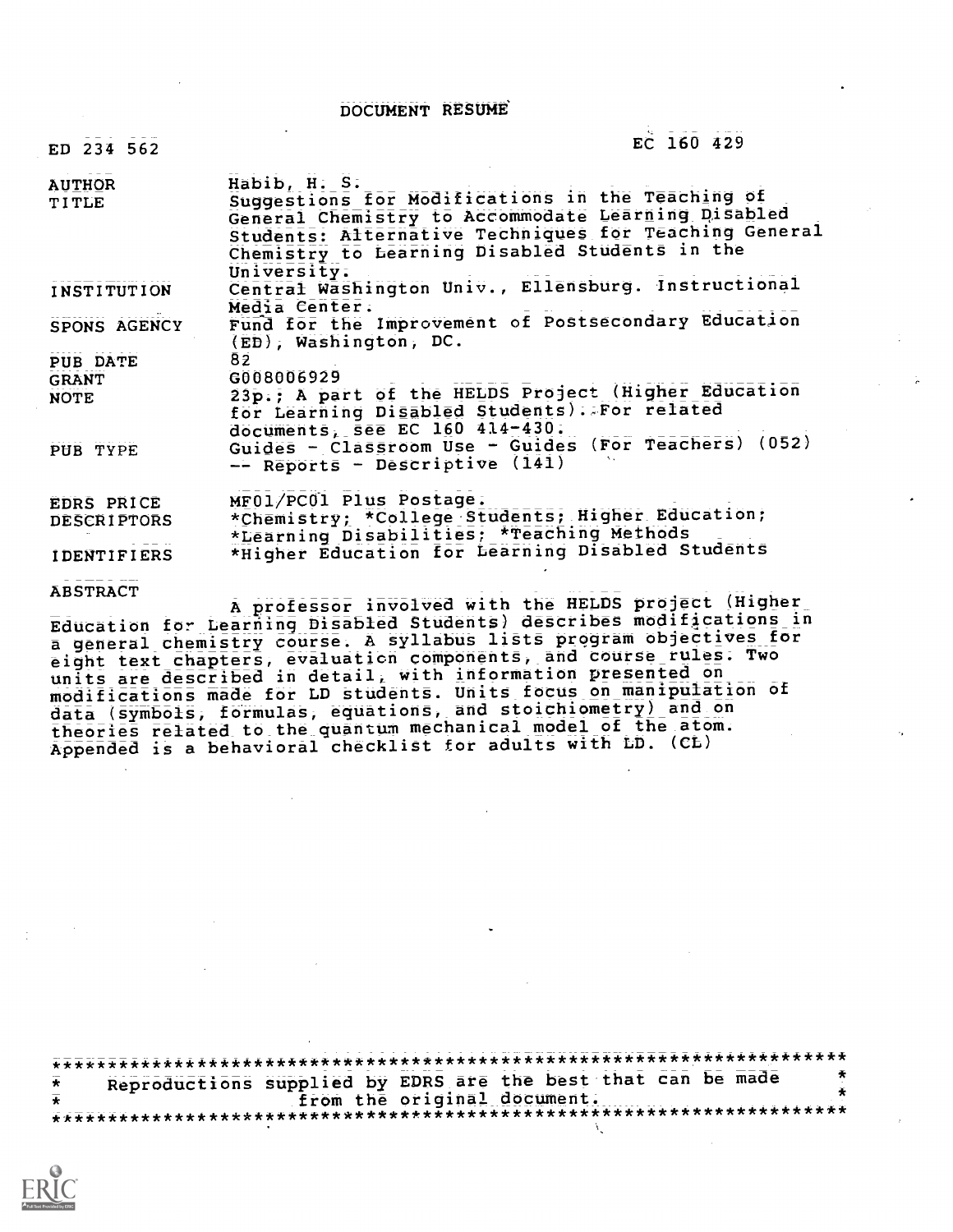

ERIC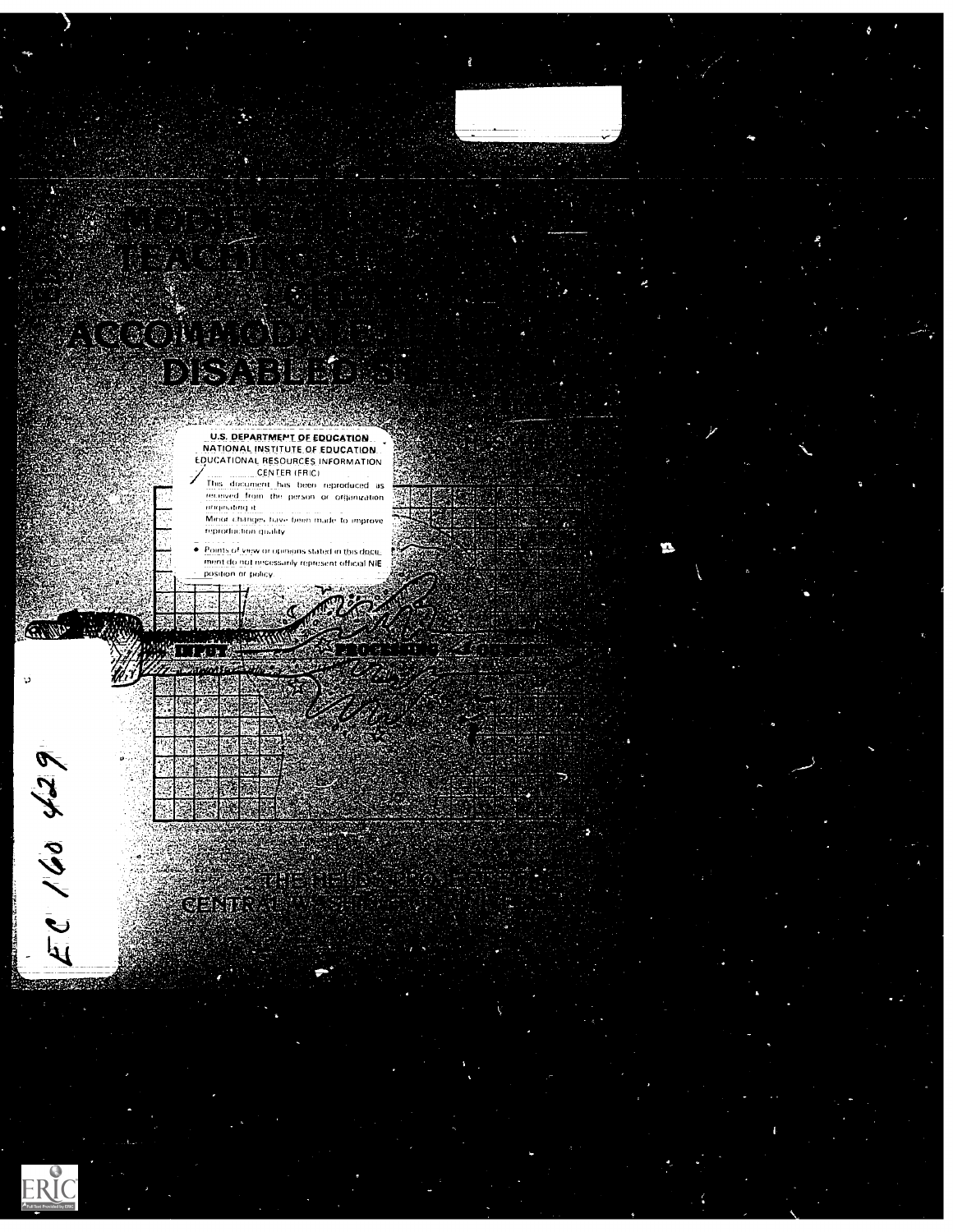## SUGGESTIONS FOR MODIFICATIONS IN THE TEACHING OF GENERAL CHEMISTRY TO ACCOM-MODATE LEARNING DISABLED STUDENTS

Alternative Techniques for Teaching General Chemistry to Learning Disabled Students in the University

 $\alpha$ 

#### $by<sub>-</sub>$

 $\ddot{\phantom{0}}$ 

 $\boldsymbol{\tau}_{\mathrm{v}}^{\mathrm{c}}$ 

H. S. Habib Professor of Chemistry Central Washington University

HELDS Project (Higher Education for Learning Disabled Students)

Instructional Media Center Central Washington University Ellensburg; Washington 1982

FIPSE (Fund for the Improvement of Post Secondary Education) Project Number 116CH10305

Grant Number G008006929

Director Myrtle Clyde Snyder 1982, Central Washington University

> $\mathbf{1}$ ڗ

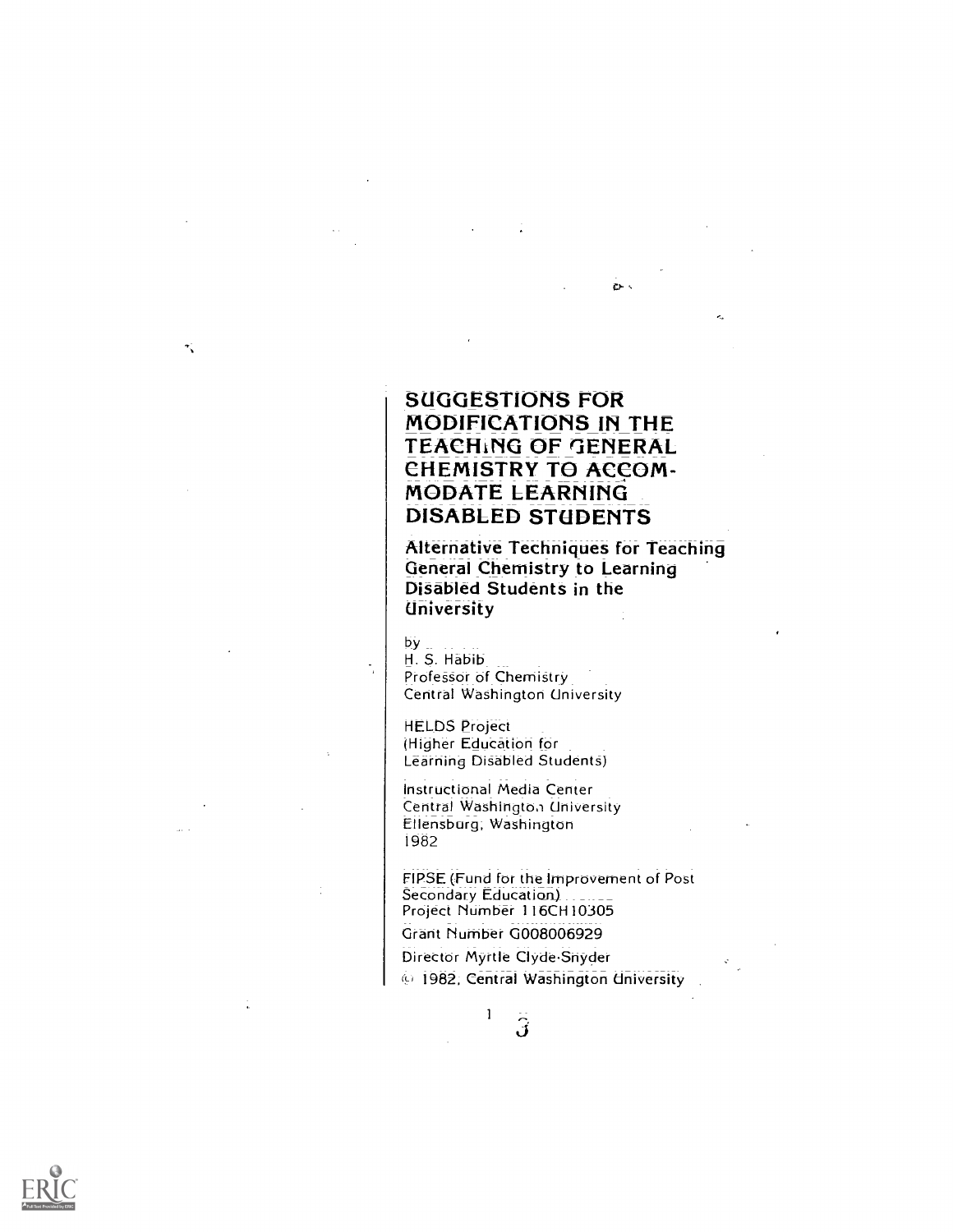# ACKNOWLEDGMENTS

Donald L. Garrity, President Donald E. Guy; Dean of Students Mike Lopez, Assistant Dean, Minority Affairs William Schmidt and the Central\_Washington University

Media Production Department

### Participating Faculty

ö

Marco Bicchieri, Anthropology E. E. Bilyeu, Foreign Language Ken Briggs, Health Education Gerald Brunner, Technical and Industrial Education Owen Dugmore; Psychology and Counseling Roger Garrett, Communication Darwin Goodey, Psychology Helm) Habib, Chemistry John Herum, English Zoltan Kremar, History Cheryl McKernan, Academic Skills Center Jan Reinhardtsen Special Education Roger Reynolds, Mass Media Catherine Sands, Anthropology Frank Sessions, Sociology John Utzinger, Philosophy O. W. Wensley, Speech and Audiology Karl Zink, English

 $\bar{z}$ 

 $\overline{2}$ 

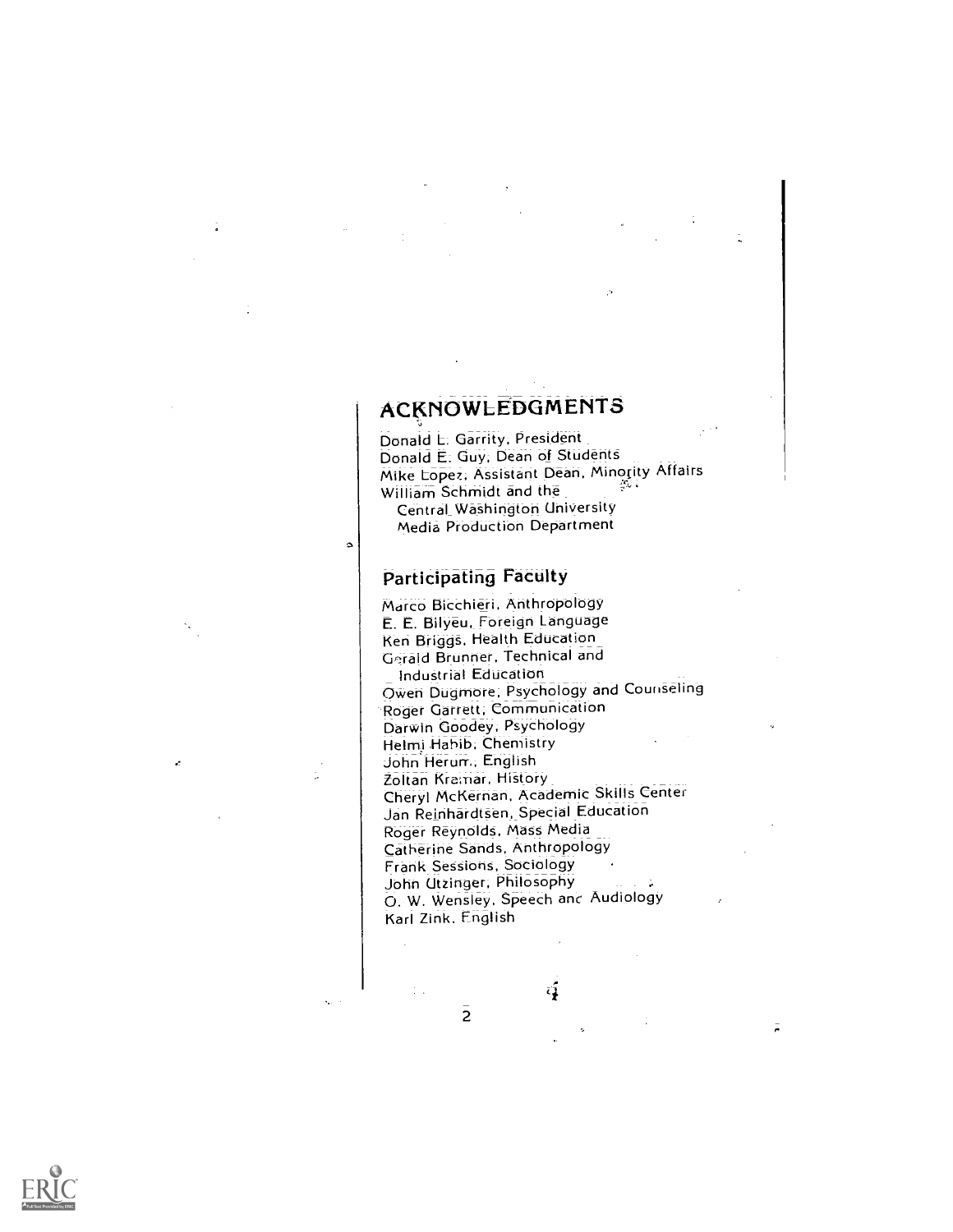## ACKNOWLEDGMENTS

5

## Participating Departments and Programs

Academic Skills Center, Donald W. Cummings, Director Anthropology, Ann Denman, Chair Chemistry, Don Dietrich, Chair Communications, Roger Garrett, Chair Education, Robert Carlton, Chair Educational Opportunities Program,

ું

ċ

Mike Lopez, Director English, Anthony Canedo; Chair Health Education,

Kenneth A. Briggs, Director Philosophy, Chester Z. Keller, Chair Psychology, John Silva, Chair Special Education, Dale LeFeVre, Director Sociology, Charles McGeehee, Chair Technology and Industrial Education, G. W. Beed, Chair

 $\overline{5}$ 

3

 $\hat{\mathcal{C}}$ 

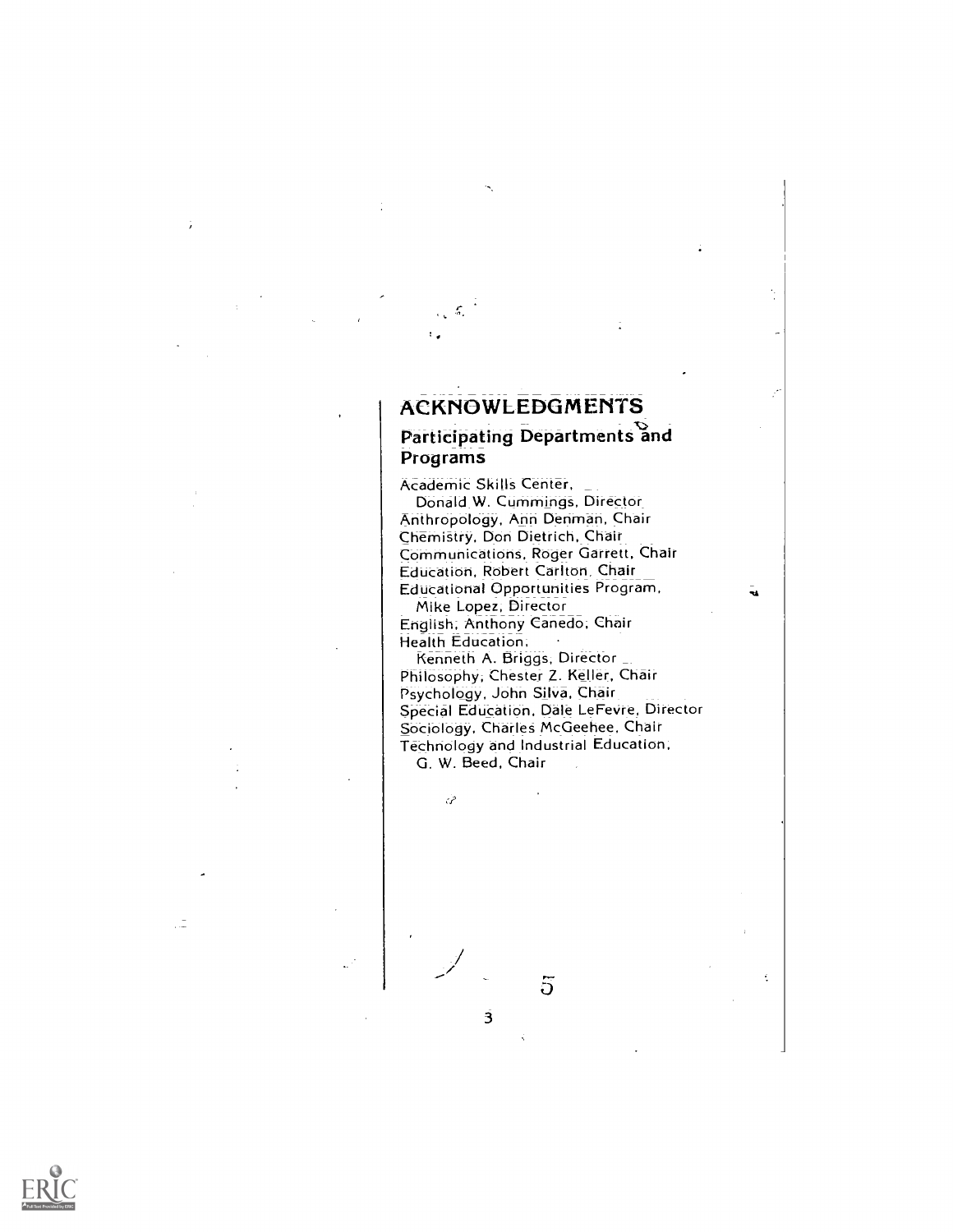## TABLE OF CONTENTS

 $\zeta\widetilde{\gamma}$ 

÷,

 $\mathbf{r}$ 

| The HELDS Project at Central Washington University, |  |  |  |  |
|-----------------------------------------------------|--|--|--|--|
| What is a Learning Disabled Student?                |  |  |  |  |
|                                                     |  |  |  |  |
|                                                     |  |  |  |  |
|                                                     |  |  |  |  |
|                                                     |  |  |  |  |

 $\mathcal{G}^{\mathcal{G}}$ 

 $\bar{5}$ 

 $\frac{1}{\epsilon}$ 

 $\bar{\hat{\theta}}$ 

 $\mathbb{I}$ 

 $\frac{1}{2}$ 

 $\frac{1}{4}$ 

 $\bar{\mathcal{E}}_i$ 

 $\sim 10$ 

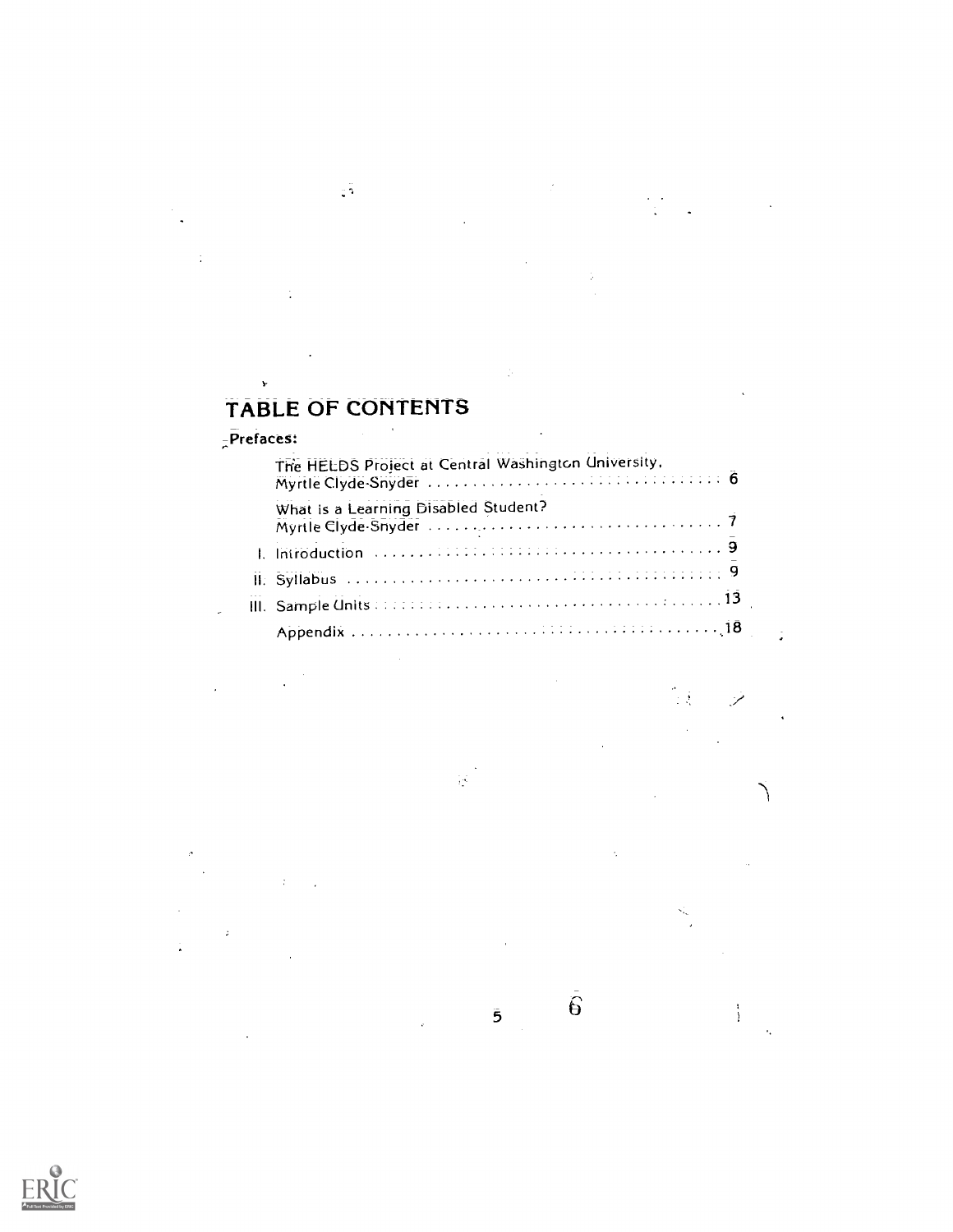# THE HELDS PROJECT AT CENTRAL WASHINGTON UNIVERSITY

The acronym HELDS stands for Higher Education for Learning Disabled Students. It represents a model program funded for three years 1980i1983) by the Fund for the Imprcvement of Post Sesondary Education (FIPSE). a division of the Depai: nunt of Education. This project was funded as a model for other colleges and universities that are preparing to provide equal academic access for the learning disabled students.

Project HELDS had three major focuses. The first was to provide such access for the learning\_ disabled student under Section 504 of the Rehabilitation Act of 1973. This we did for learning disabled studentsi most of whom were admitted without modified requirements to Central Washington University. These students were not provided remedial classes. They were enrolled in classes with other college students. The help that we gave was habilitative; rather than remedial, teaching them flow to corlipensate for their weaknesses.

The habilitative training began with identification of those who were learning disahled and included: but was not limited to, such support services as taped textbooks (provided through the services of our Handicapped Student Services Coordinator), readers, writers for tests, extended nine for tests, preregistration with advising to ensure a balanced cliedule, the teaching of study skills and tutoring by tutors from the campus-wide tutoring program who were especially trained to tutor<br>learning disabled students:

The second focus of the project was to give a core of twenty faculty teaching classes in the basic and breadth areas a sensitivity to the characteristics of students who were learning disabled so that they could modify their teaching techniques to include the use of more than one modality\_ This ensured an academic environment conducive to learning for the LD. The faculty members participated in monthly sessions which featured experts in the field of learning disabilities, and in the area of the law (Section 504) that deals with the handicapped student and higher education. There were several sessions in which Central Washington University graduates and currently enrolled LD students shared their viewpoint:, and experiences with the faculty members: As a result of this some faciilty members used the students as resource people in developing curricula for their various disciplines published in this series.

The third focus of the project was to make the university community aware of the characteristics of learning disabilities and of the program at Central. It also sought to encourage other colleges and universities to initiate such programs.

 $\bar{a}$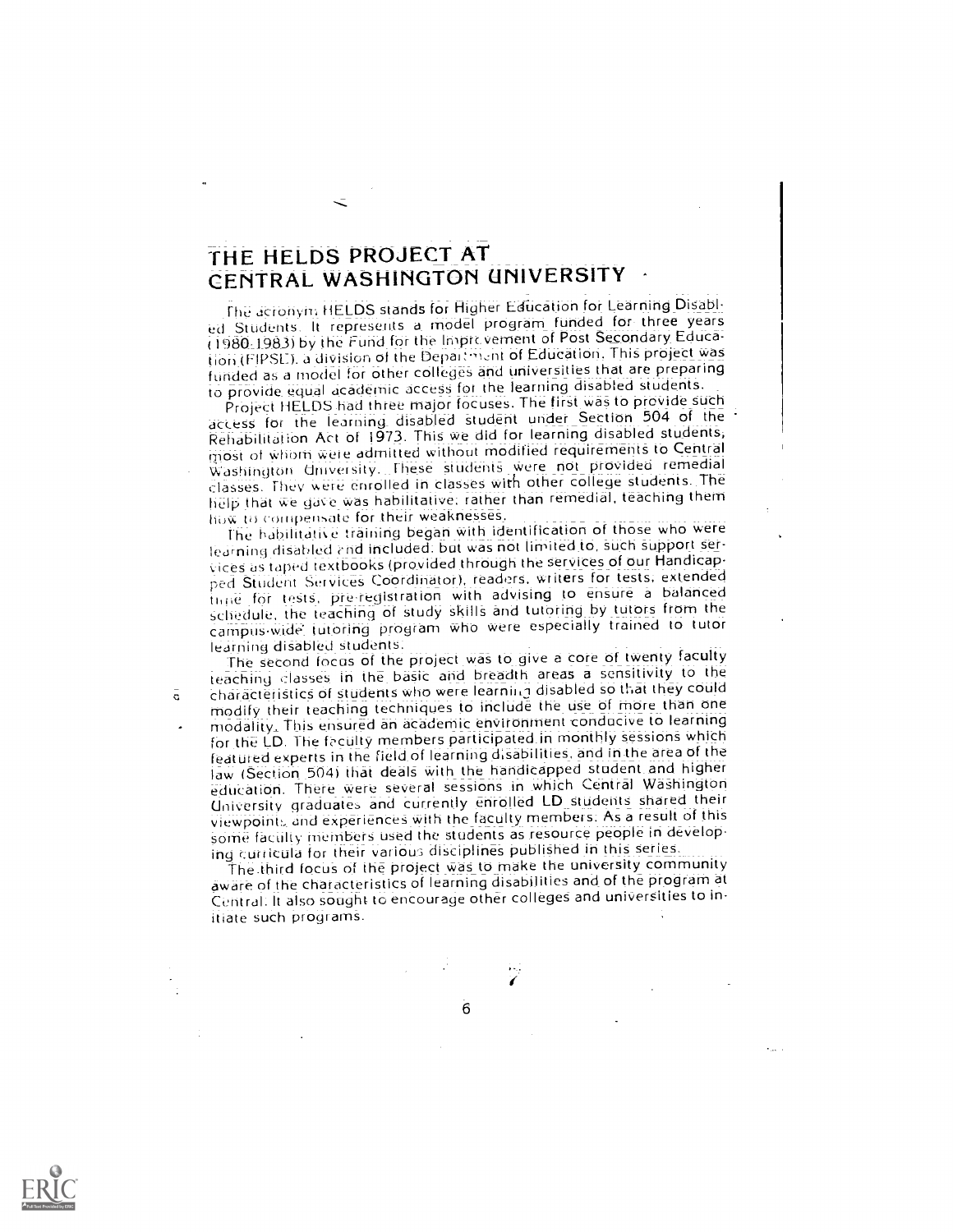## WHAT IS A LEARNING DISABLED STUDENT?

People with learning disabilities have handicaps that are invisible. Their disability is made up of multiple symptoms that have been with them since childhood. Many of them have been described as "dyslexics," but if they are categorized as dyslexic; this will be only one of their many symptoms, as a sore throat is only one of the many symptoms of a cold.

Three concise descriptions of the learning disabled children are provided in Hallahan and Kauffman:

The National Advisory Committee on Handicapped Children (1968) proposed the following definition, which was adopted by the 91st Congress:

Children with special disabilities exhibit\_ a disorder in one or more of the basic psychological processes involved in understanding or in using spoken or written thinking, talking, reading, writing, spelling, or arithmetic. They include conditions which have been referred to as perceptual handicaps;<br>brain injury; minimal brain dysfunction, dyslexia, developmental aphasia, etc. They do not include learning problems Which are due primarily to visual, hearing; or motor handicaps; to mental retardation; emotional disturbance, or to en: vironrr.ental disadvantage.

Task Force II of a national project (Minimal Brain Dysfunction in<br>Children: Educational, Medical and Health Related Services, Phase Two of a Three-Phase Project, 1969) wrote the following two definitions:

Children with learning disabilities are those (1) who have educationally significant discrepancies among their sensorymotor, perceptual, cognitive; academic, or related developmental levels\_which interfere with the performance of educational tasks; (2) who may or may not show demonstrable deviation in central nervous system functioning; and (3) whose disabilities are not secondary to general mental retardation, sensory deprivation or serious emotional disturbance:

Children with learning disabilities are those (1) who manifest an educationally significant discrepancy between estimated academic potential and actual level of academic potential and actual level of academic functioning as related to dysfunctioning in the learning process; (2) who may or may not show

 $\sigma$ 

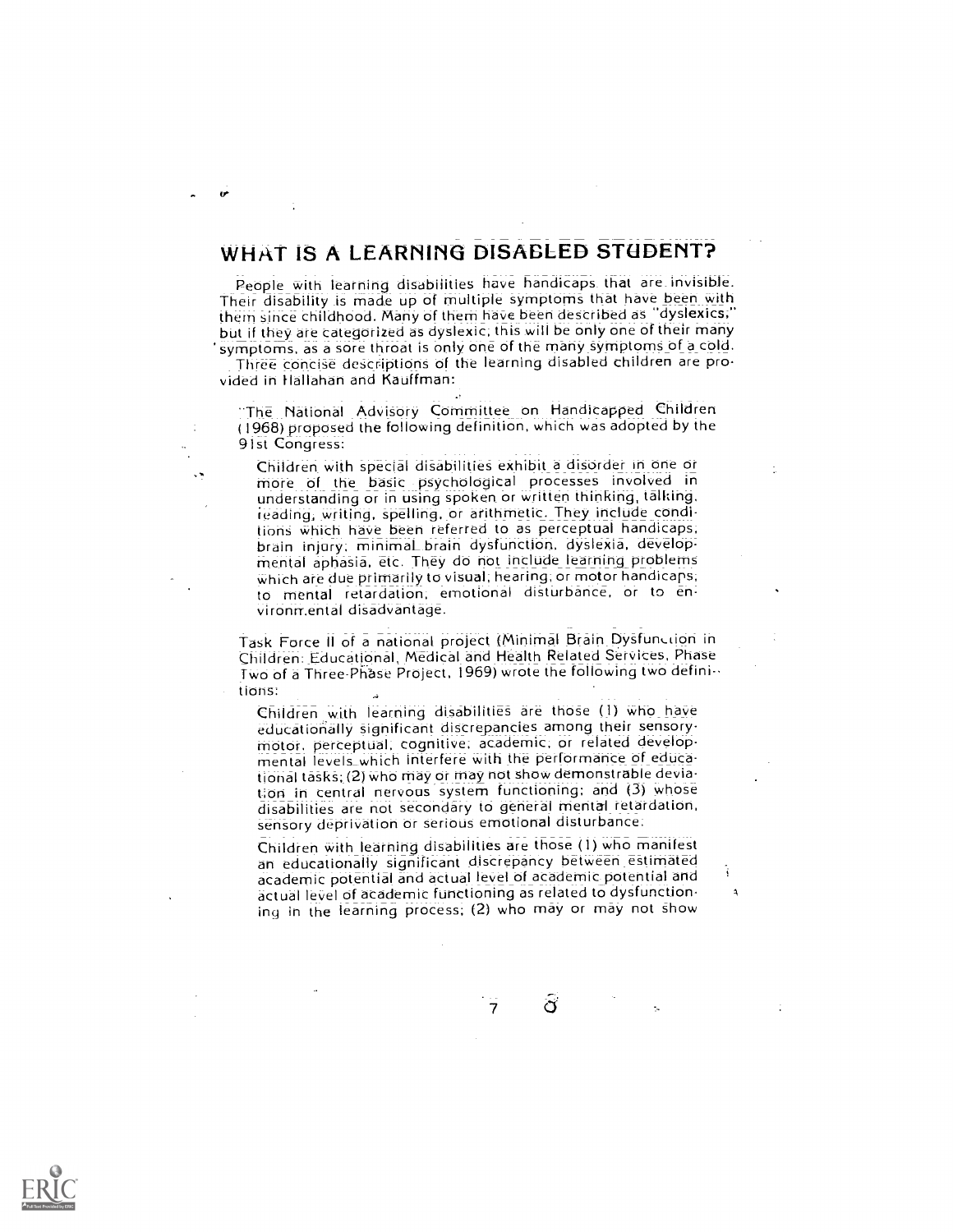demonstrable deviation in central nervous system functioning; and (3) whose disabilities are not secondary to general mental retardation. cultural, sensory and/or educational deprivation or environmentally produced serious emotional disturbance.'

Although the preceding definitions are concerned with children, the President's Committee on E:nployment of the Handicapped. in their booklet Learning Disability: Not Just a Problem Children Outgrow; discusses LD adults who have the same symptoms they had as children. The Department of Education (Reference Hallahan & Kauffman) says that two to three percent of the total public school population are identified as learning disabled and that there are over fifteen million unidentified LD adults in the United States, acknowledging, of course, that people with this problem are not restricted to the United States but are found all over<br>the world:

the world: We know that many learning disabled pei-scns have average or above average intelligence and we know that many of these are gifted. In their company are such famous gifted people as Nelson Rockefeller, Albert Einstein, Leonardo da Vinci, Thomas Edisan; Hans Christian Anderson, Auguste Rodin, William Butter Yeats, and Gustave Flaubert.

The causes of learning disabilities are not known; but in our project each of our identified learning disabled students shows eitheran unusual pregnancy (trauma at birth; such as delayed delivery, prolonged or difficult delivery) or premature birth. They oftentimes have a genetic family ;history of similar learning disability problems,

An exerpt from my Criterion and Behavioral Checklist for Adults With Specific Ecarning Disabilities has been included as Appendix A.

 $/s/$  MCS 6 June 1982 Ellensburg. Washington

Uanirl P fiallahan arid Jame:, M Kauffman Except/nod/ Cturthri (Englewood Cliffs, New Jersey Prentice Hall. 19781. pp. 121 122:

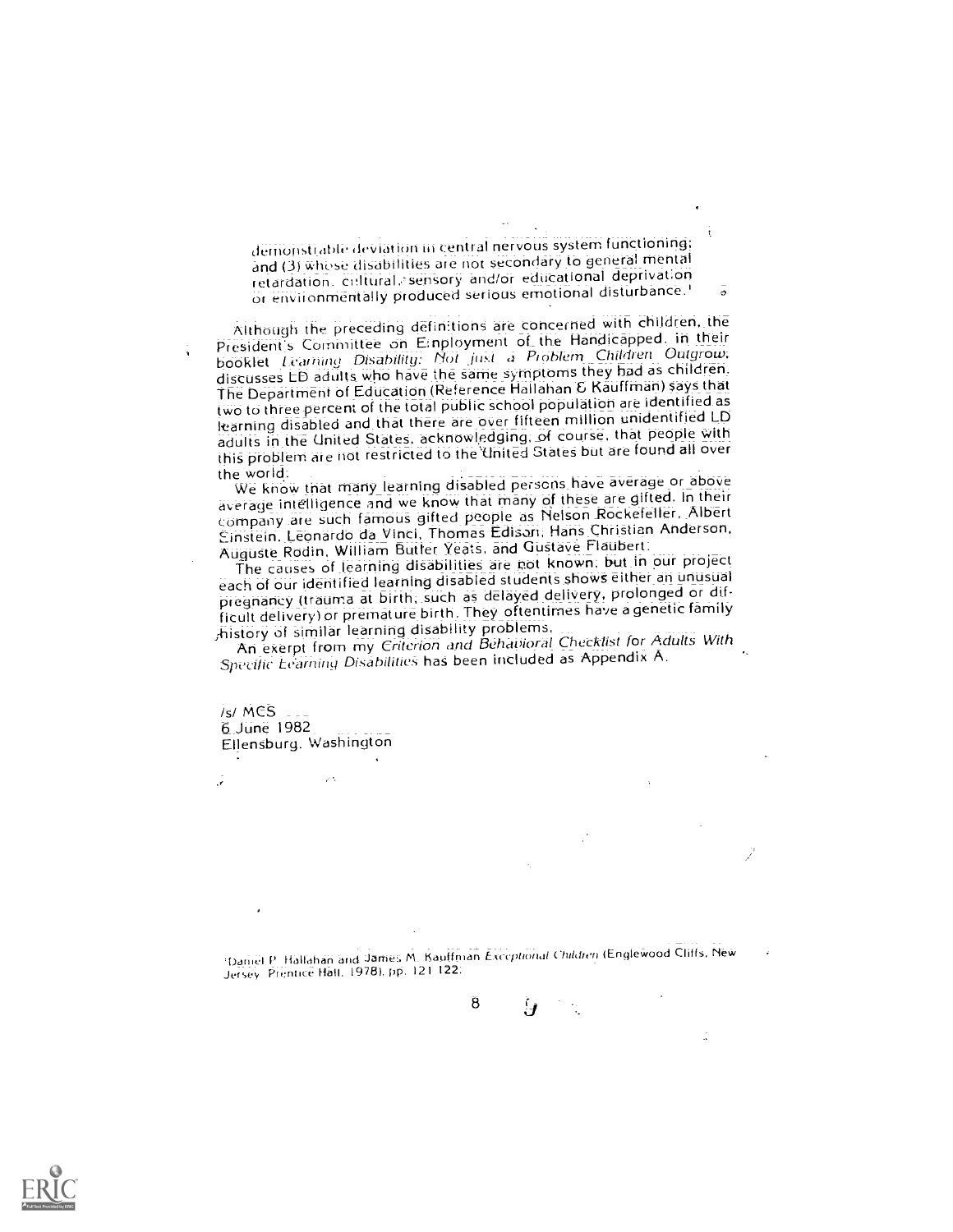### L INTRODUCTION

The program outline and modifications suggested in the following three sections refer to the first-quarter course of the three-quarter sequence in General Chemistry. The duration of the course is ten weeks; with four class periods per week. The course is the beginning Chemistry course for majors in Chemistry and other sciences, and is sometimes selected by a few well prepared students to fulfill General Education re-

quirements: During Fall quarter, 1981, fifty studentS enrolled in the class, but only thirty four completed the course. One of the thirty four students was identified as learning disabled (LD). The student's disability was primarily in communicating in writing and in absorbing written information: There Were other problems such as a tendency to perseverate and a tendency to be easily frustrated, but the absorption and communication problems were the ones that would constitute primary obstacles to the student's satifsfactory performance in the class:

In the following pages; I have included a complete syllabus for the course, listing the general Objectives and subjects treated: I have also described sections of the program; indicating how those particular topics were made accessible to the LD student.

In general, I found that the pedagogical changes I instituted to make the-course accessible to the LD students also were of benefit to the class as a whole. Students with weak backgrounds, mental blocks, or other; disadvantages were able to assimilate the material presented to a greater degree. The course level was not changed, yet students on the average performed in better fashion than previously. On this basis, even.if taken alone, I feel that the program and course modification were worthwhile;

### 11. SYLLABUS

The following information was distributed to all students at the beginning of the course. The Program Learning Objectives were listed for each chapter in the text. This was an attempt to acquaint the students with the general kinds of topics that I expect them to be able to master at the level<br>presented. These areas were referred to at the beginning of discussion of the material in each chapter of the text, with the expectation that students will look for these topics during the course of my lecture§ and in their reading. In particular, students were told that the topics listed and the particular skills indicated are the important ones in each chapter. Students were strongly encouraged to use the syllabus as a study guide for examinations and quizzes. The method of evaluation and the mechanical rules pertaining to the class were also included so that

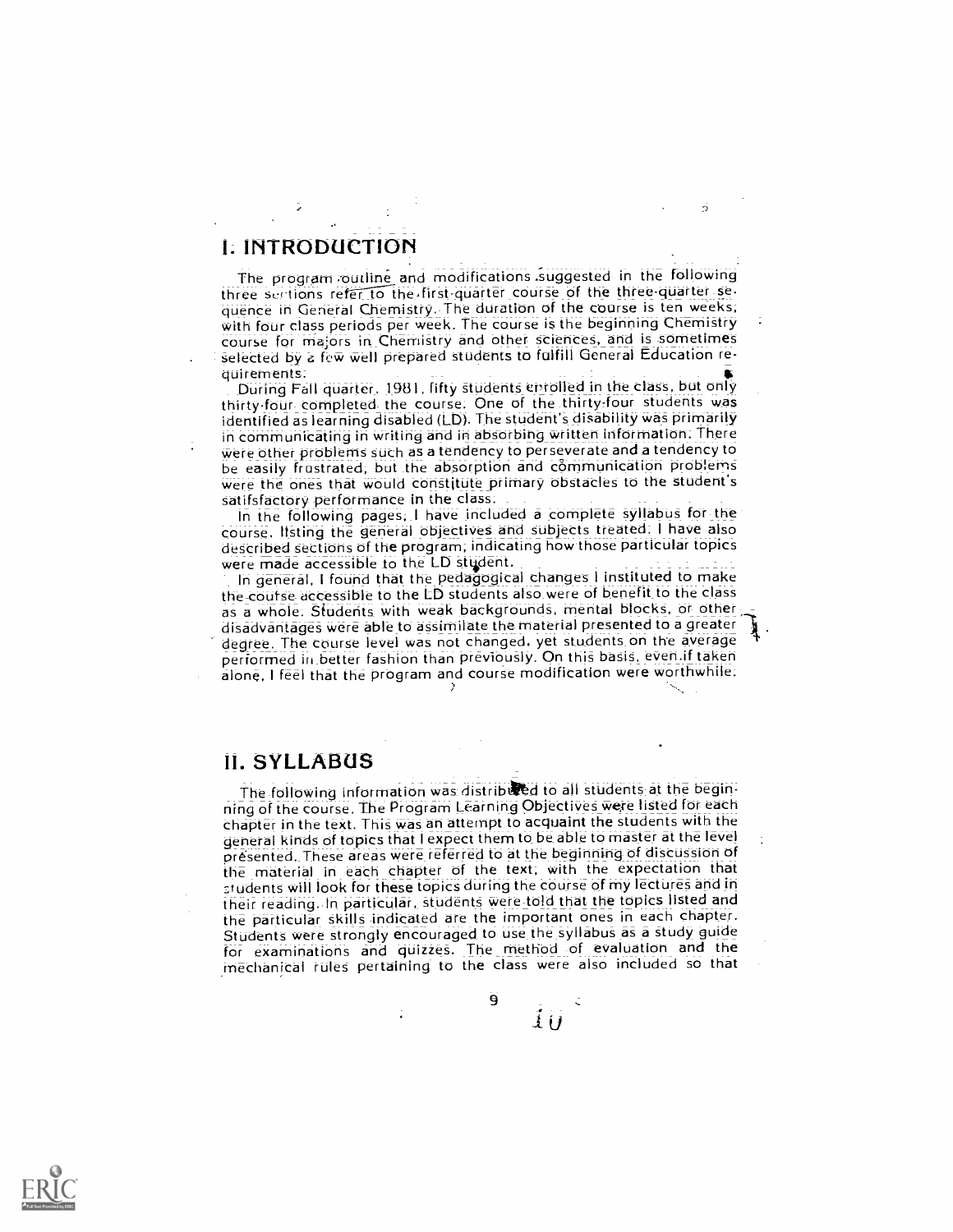students would be able to maintain a running evaluation of their performance in the class, and so that they knew and understood the ground rules for operation of the class. The syllabus in its entirety was discussed in some detail with the class during the first class period.

### **SYLLABUS**

Chernistry,181, General Chemistry  $MTWF$ ; 9:00 a.m., Dean 355.

Instructor: Dr. H.S. Habib Office: Dean 311 SUB Student Services Telephone: 963-3409

An Indian St

## I. Program Learning Objectives

#### CHAPTER I

- Some basic terminology used in describing properties of
	- substances:<br>Units of measurement--the SI system:

Units of measurement-the SI system. The uncertainty in measurements and the appl;eation of rules for

significant figures.<br>Density and Specific Gravity.<br>Temperature-units and interconversions.

Units of heat measurement; specific heats and their use in calcula: tions of quantities of heat.

#### CHAPTER II

Symbols for the elements memorize name and symbol for elements 1-30, 35, 38, 47; 48; 50.58, 74, 77 :86, 88-94.

Empirical and molecular formulaS.\_ Atomic weights, moles, Avogadro's number, and the relationships

`between them. Molecular weights, moleS. Avogadrd's number; and the relation:

ships between them. Calculation and derivation of formulas.

Writing and balancing simple chemical equations.

Calculations based upon balanced equations.

Solutions concentration units, calculations based on concentration:

#### CHAPTER Ill

Stoichiometry-,calculations of all types based upon balanced equations. She is a set of the set of  $\mathfrak{S}$ 

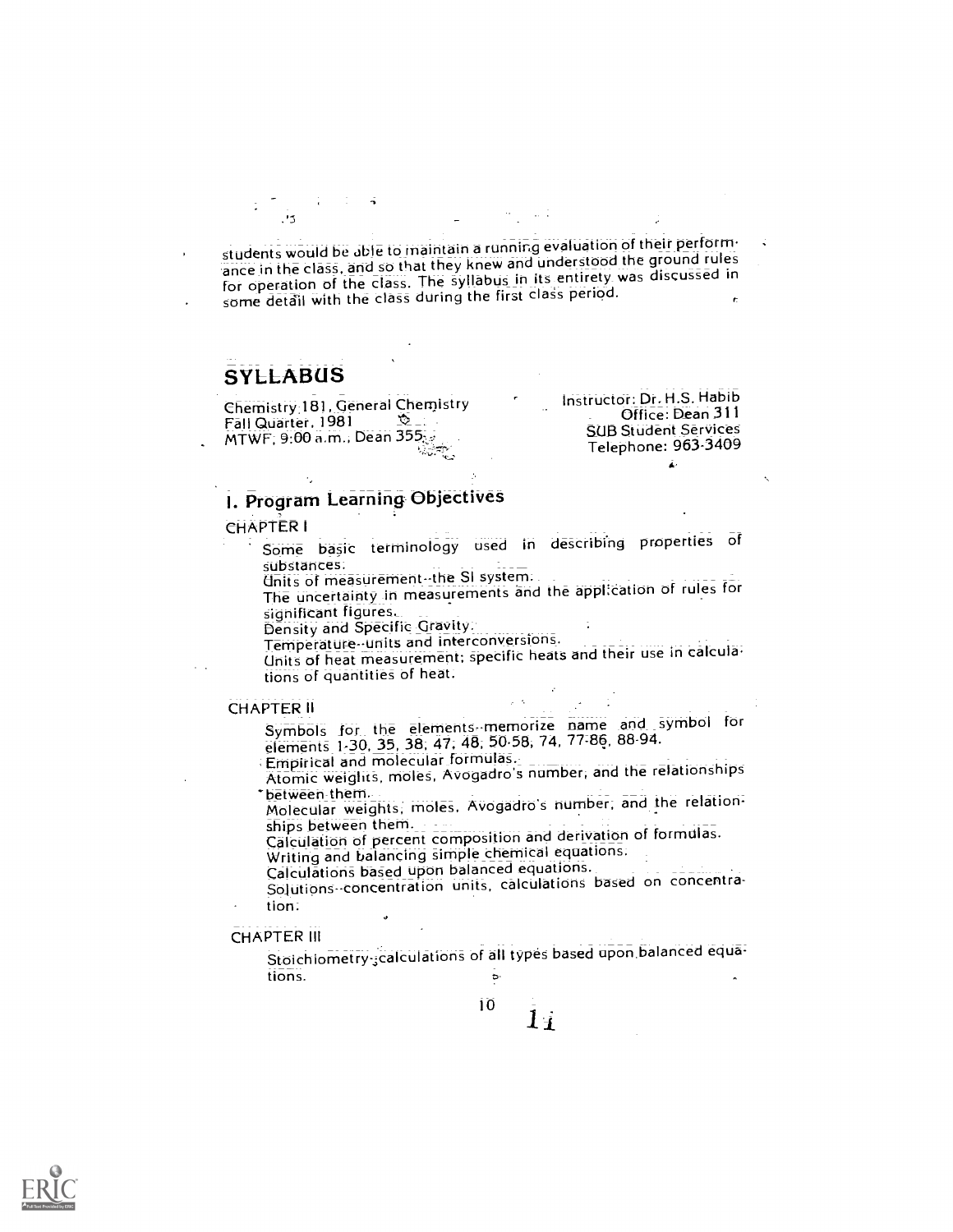Calculations of yield.<br>Calculations based upon the use of limiting reagents.

#### CHAPTER IV

28,

Sub.atomic particles, their discovery and properties.

Nuclear atoms.<br>Isotopes.

The Bohr atomic model--quantum numbers, ground states, excited states, energy levels.<br>Atomic spectra.

Quantum Mechanical Model--the Heisenberg Uncertainty Principle,<br>probability density functions.

Quantum numbers; principal; azimuthal, magnetic, and spin.

s,p,d,f, -orbitals - orbital shapes, energy level diagrams, Hund's<br>Rule, Pauli Exclusion.

The Aufbau process--theoretical development of the Periodic Table. Periodic Law, structure of the Periodic Table-families and groups of elements electronic structure and the Periodic Table.

Variation in covalent radii, ionic radii, ionization potentials, and electron affinities within groups and periods.

#### CHAPTER V· · 今

(a) Lewis formulas for simple compounds. (b) Ionic bonding--nature, predictability from the Periodic Table.

(c) Writing formulas-for ionic compounds.

(d) Covalent bonding--formation, Lewis formulas.<br>(e) Multiple covalent bonds.

(f) Electronegativity and bond polarity.

(g) Resonance, resonance formulas.<br>(h) Coordinate covalence.

(i) Oxidation numbers-rules for determination of oxidation

numbers, writing formulas for compounds.

(j) Nomenclature system for binary and ternary compounds.

#### CHAPTER VI

(a) Molecular orbitals-bonding and antibonding orbital formation.

 $112$ 

(b) Sigma and pi molecular orbitals.

(c) Energy level diagrams, the aufbau principle.

. (d) Molecular orbital description of homonuclear diatomic

molecules.<br>(e) Heteronuclear diatomics.

(f) Bond order and relationship to bond length.

#### CHAPTER VII

 $\mathcal{L}^{\text{max}}_{\text{max}}$ 

(a) Prediction of molecular structures using VSEPR.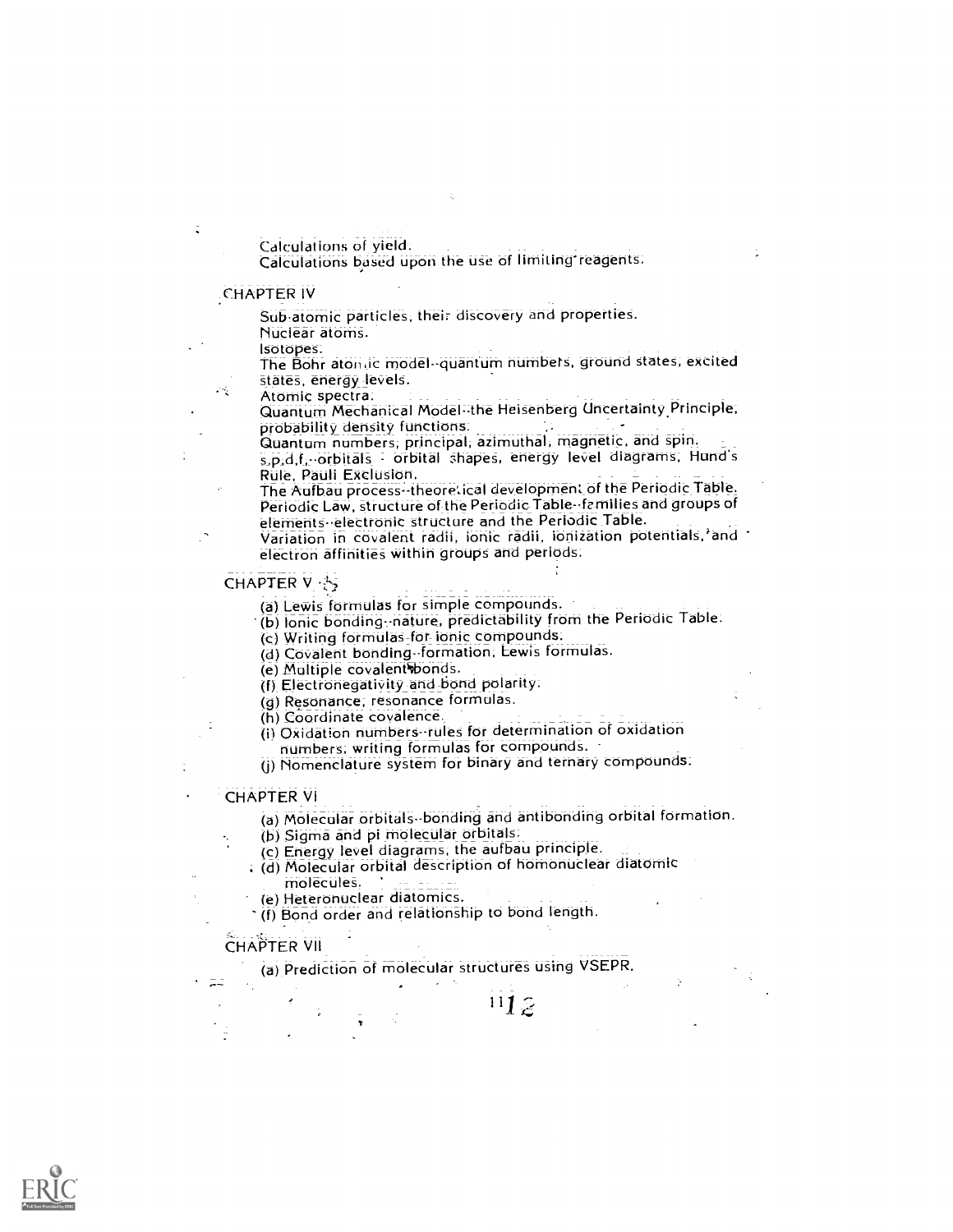(b) Hybridization of atomic orbitals-s-p hybrids; d-s-p hybrids

(c) Bonding in heterbriutlear molecules described by hybrid Orbitals.

#### **CHAPTER VIII**

(a) Definition and properties of Acids, Bases, and Salts.

(b) Strength of acids, bases.

(c) Lewis acids and bases; Bronsted-Lowry acids and bases.

(d) Electrolytes and non-electrolytes.

(e) Types of chemical reactions: addition; decomposition,

- metathesis, redox-examples:
- (f) Acid-base reactions--protonic and Lewis.
- (g) Variation of chemical properties as a function of position in the Periodic Table - metallic properties, oxidation, number.

#### II. Program Schedule

The syllabus handed out to students included, in this section, a day-byday assignment indicating which chapter in the text will be under discussion, suggested questions and problems from the text that students are expected to attempt, scheduled examination days, and scheduled vacation days when 'class would not meet.

#### III. Evaluation:

÷

|                                                          | Total.<br>-52) | 600 points   |  |
|----------------------------------------------------------|----------------|--------------|--|
| $(b)$ Final exam $=$<br>(c) Quizzes average adjusted to: |                | 50 points    |  |
| (a) Four hour Exams $@.100$ points/exam =                |                | 150 points   |  |
|                                                          |                | $400$ points |  |

Final grades will be determined using a combination of a % distribution curve and the following guidelines (which means that they're not absolute-a little variation in either direction may occur):



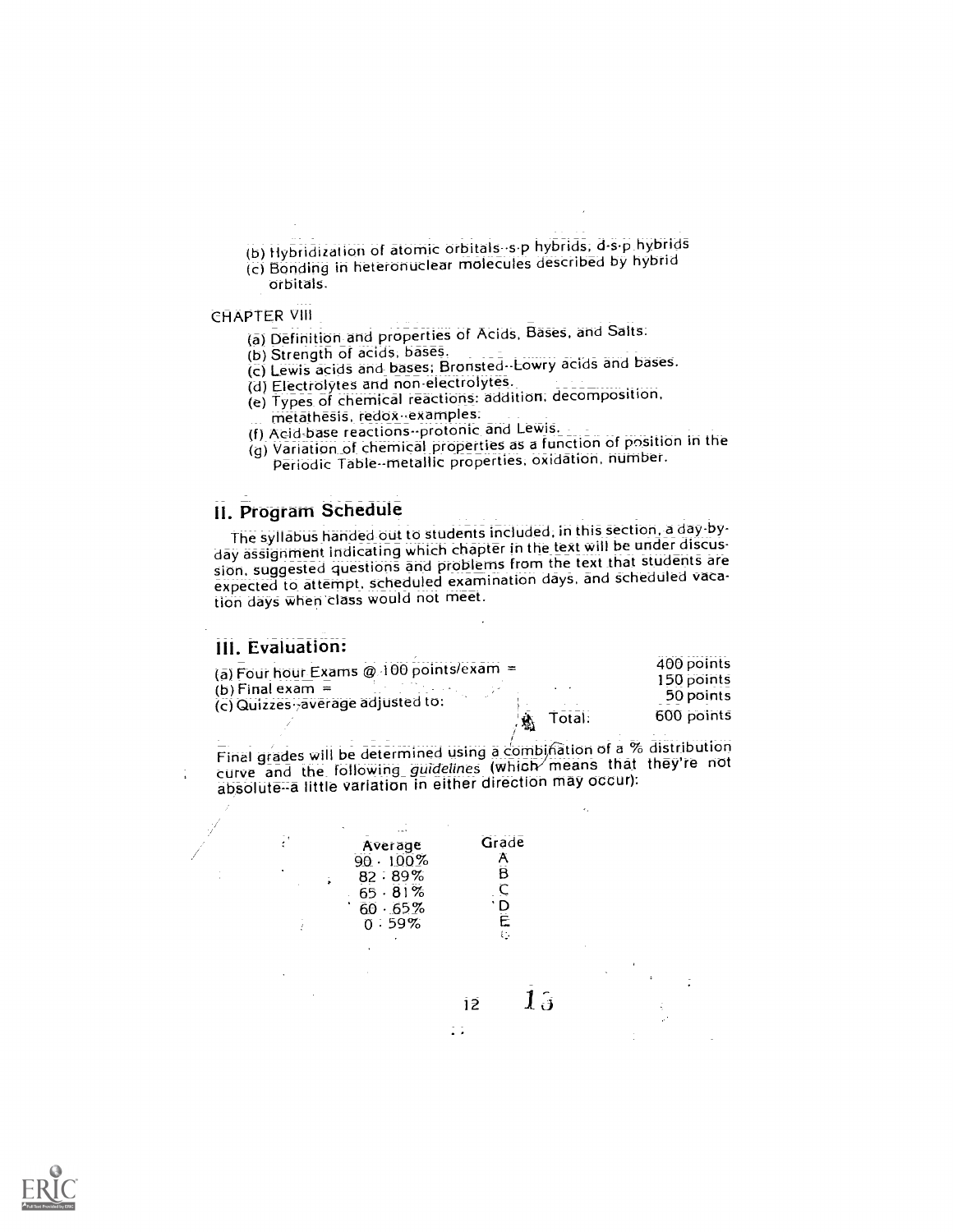#### IV. Rules

- (a) Make-up quizzes will not be given
- (b) Make-up exams will be given only if proven extenuating circumstances made it absolutely impossible to take the exam. I must be notified prior to the exam.
- (c) Ekams, including the Final, will not be given at an earlier date or time from that already scheduled.
- (d) "Incomplete" grades are given only if you have completed most of the quarter and were physically unable to complete the course.
- (e)  $\qquad$  "Extra credit" work will not be given. Do it right the first time.
- (1) Your withdrawal frorn the class, beyond Sept. 30, is at my discretion, not yours. Please do not assume that you can withdraw simply by making the request. (Miter November 30, even <sup>I</sup> cannot withdraw you from class). <sup>I</sup> will allow withdrawal from the class if extenuating c cumstances justify the action.

### III. SAMPLE UNITS

I have chosen two units to describe in more detail. One unit involved primarily manipulations of data and calculations; the other unit was primarily theoretical and descriptive. I have chosen these two types of units to- illustrate the different problems learning disabled students experience especially on tests and quizzeS.

#### Sample Unit L

The unit is covered in Chapter II of the text and deals with Symbols, Formulas. Equations; and simple Stoichiometry. The program learning objectives are listed in the syllabus, and I refer to this frequently during the course of the lectures on this unit.

The main modifications I made relative to this unit are listed below. While the modifications made the unit accessible to the LD students, they Were also of significant help to all the students in the clasS.

(i) All major points were spoken and written; For example, I wrote all definitions on the blackboard and read them to the students. All steps involved in the solution of stoichiometry problems were listed on the blackboard and read to the students: This provides two modalities for the LD student (and the other students) to absorb the material.

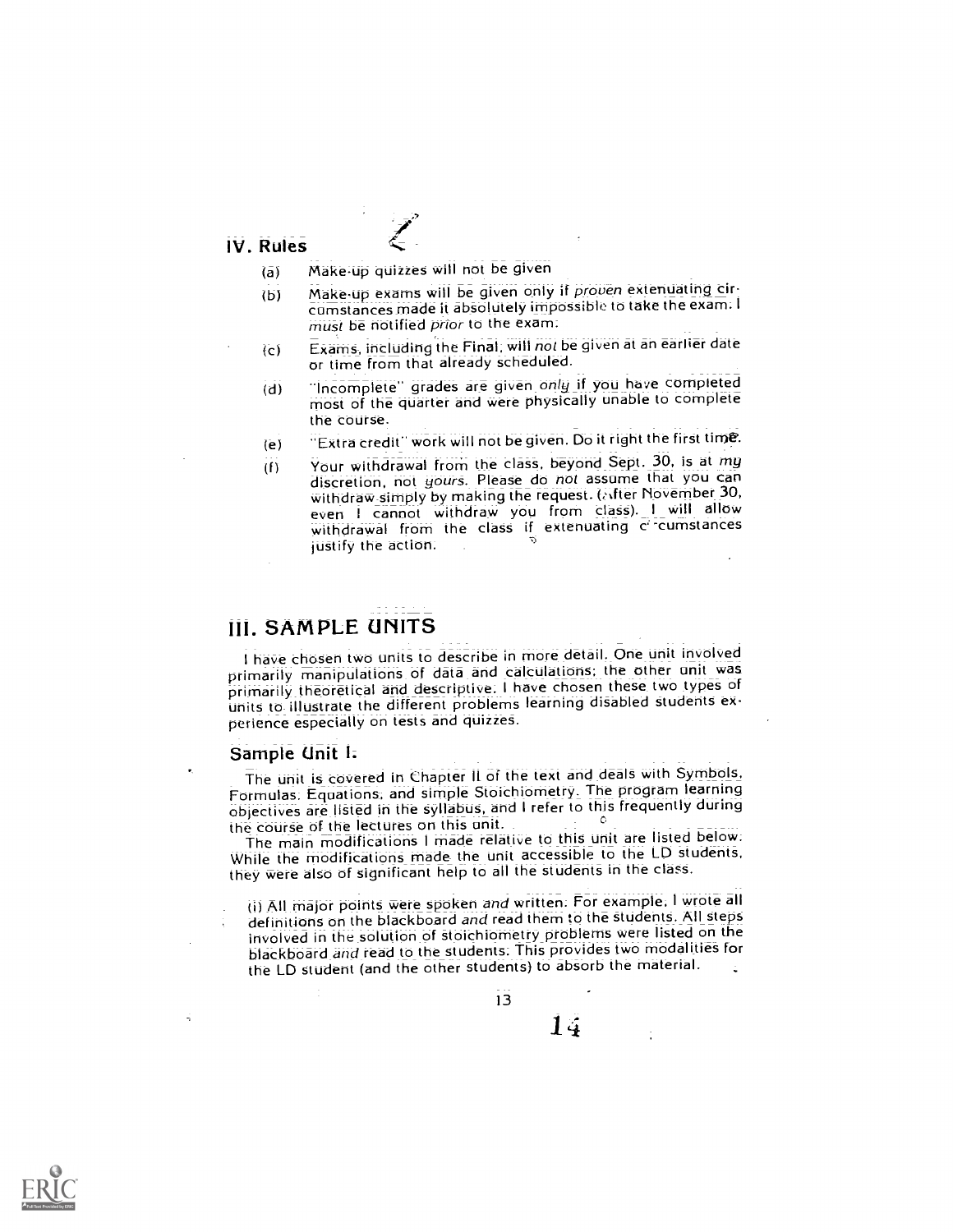(ii) Visual aids, in terms of drawings on the blackboard and demonstrations; were used liberally. For example, in dealing with Avogadro's number and the concept of the mole: it was helpfui! to show the students actual molar quantities of various substances, and discuss the relationship between molar mass, Avogadro's number; and molecular mass. Again, the provision of visual and auditory modalities Was of great benefit to the LD student and to all the other students:

(iii) For most students and especially for LD students, multiple repetitions are needed to cement a principle in their minds. I therefore make it a point to define a term, then use it (and remind them of the definition) at every opportunity. An excellent example of this is the definition of Molarity. In every case when I am illustrating various molarity problems, I either re-state the definition or ask the students to do so. This is extremely important since. if the students do not understand or know the definition of molarity, they certainly will not be able to use the concept in problem solving.

(iv) At the end of the unit, I listed on the blackboard and read to the students the specific objectives the students should be able to achieve.

For example:

- (a) Distinguish between molecular and empirical formulas
- (b) Be able to determine the molar mass of a compound
- (c) Be able to to determine the number of moles of a compound given the mass
- (d) Be able to determine the number of atoms or molecules in a given mass of substance
- (e) Be able to determine the % composition of each element in a compound.

(v) All students learn more efficiently when topics are presented in an orderly, logical sequence. Learning disabled students are particularly sensitive to order and logic in their efforts to assimilate sophisticated material. In many cases, I have found that a logical development of a topic was far more accessible to all the students than the standard historical development. For example, in developing the definitions of and.relationships between atomic or molecular mass; Avogadro's Number, and molar mass. I followed the following format:

(a) I presented an analogy for a Mass Spectrometer as a person standing on a bridge on a windy day and dropping balls of various masses (e.g.; styroloam, ping-pong, cork, steel, etc.) vertically: The wind sweeps the balls on trajectories that make them drop into the .water at various distances from each other depending upon their respective masses.

 $^{14}$   $15$   $\,$  .

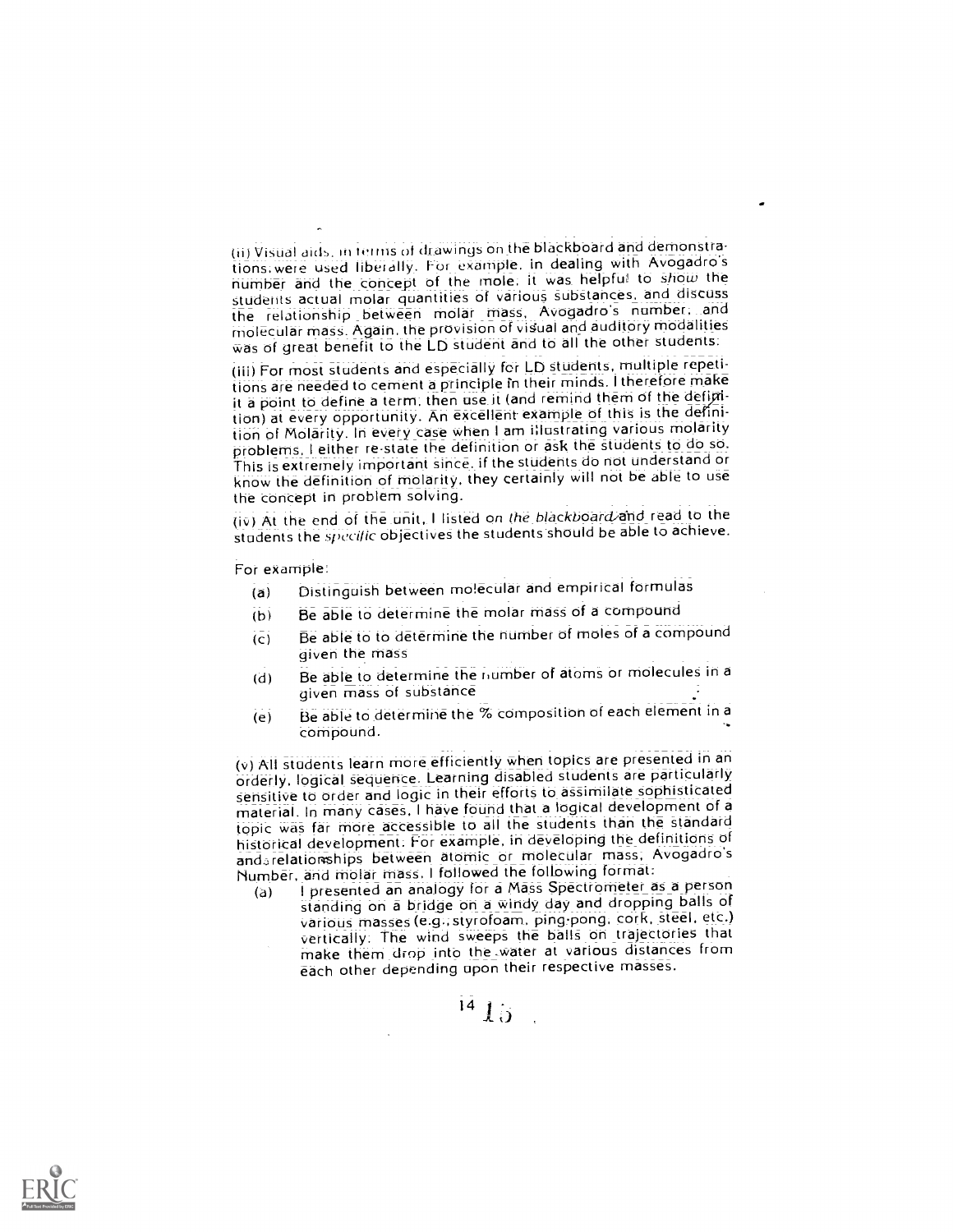- (b) I then presented a short description of a Mass Spectrometer.
- (c) <sup>I</sup> then proceeded to conceptually\_ run a carbon sample through the Mass Spectrometer and indicated the distribution of carbon species (isotopes), the abundances, and the respective actual atomic masses in grams based upon machine data and trajectory.
- (d) We then defined the atomic mass unit and thereby obtained the masses of single atoms of each isotope of carbon in arnu.
- (e) We then obtained the average mass of a carbon atom based upon isotope abundance and isotopic mass in amu.
- I then proceeded to show that, for any given mass of carbon, We could determine the number of atoms in that mass.  $(f)$
- (9) Then, choosing a mass of carbon in grams equal in magnitude to the atomic mass in amu, we determined Avogadro's Number and defined the mole.
- (h) We then extended the same process to various Other elements:
- (i) Finally, the same process was applied to molecular compounds.

(vi) The examination of this unit consisted of definitions and problems: The one LD student in the class was asked to sit in thefront row so that I could read the questions to her if she experienced difficulty in reading or understanding the question. The problems seemed to present little difficulty to her once the question became accessible to her in this manner.

The definition questions were a different matter. Here the problems were two fold-understanding the written question and communicating the answer in written form. I solved the problem by asking the student to answer the questions as well as she could during the examination, which she took with the rest of the class. After the examination period, in my of fice: I read the definition questions to the student, and in some instances. paraphrased the question: she responded orally and was graded accordingly, The difference between her written and oral responses was astounding. She had the knowledge, but simply could not communicate her krioWledge in the written form.

#### Sample Unit II

This unit is covered in Chapter IV in the text. Specifically, the section dealing with the Quantum Mechanical model of the atom is of prime con-

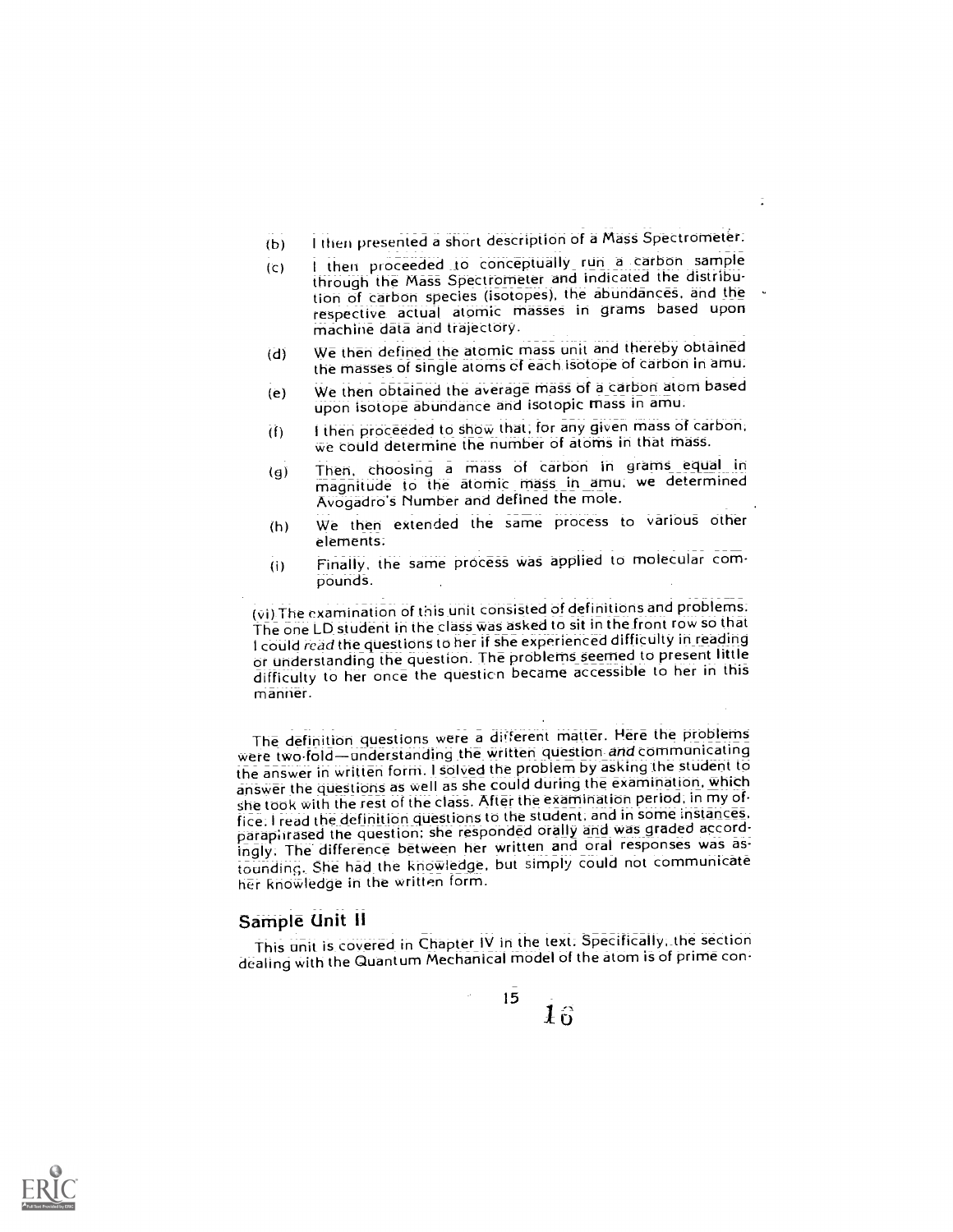cern, since the topic cannot be treated in any mathematical detail, but must be treated on a purely abstract, conceptual basis. While all steps listed in Sample Unit I were followed, significantly higher emphasis had to be placed on audio-visual materials and models. Models of atomic orbitals (s.p.d) can be made quite easily from styrofoam balls and sheets.

Transparencies of figures of probability density distributions were used An excellent film to show is the Chem Studies Series film "The Hydrogen Atom as Viewed by Quantum Mechanics." Prior to showing the film, `however, it is imperative that the students be told what they are about to see: then after the film is shown, the material presented in the film should be reviewed and reiterated by the instructor.

Here again I have found that presenting the material in the traditional manner was not conducive to efficient learning by all students, especially learning disabled students. Most textbooks follow a historical exposition of the factors that led to the modern view of atomic structure starting with Cathode rays and the discovery of the electron, canal rays and the discovery of the proton. Rutherford's experiments, Moseley's experiments, etc. This presents a formidable array of seemingly disjointed material to the students, making it very difficult for the LD student to organize the material into a cohesive whole-leading to a rational picture of an atom. I haVe found that the following set of topics, presented in logical order, makes atomic structure understandable and accessible to the LD student and thus to all the students in the class.

- (a) I presented electrons; protons, and neutrons as fundamental building blocks of all atoms except Hydrogen. The mass and charge of each particle were described:
- (b) I presented the nature of natural radioactivity and described the properties of alpha, beta, and gamma\_ radiation. Then Rutherford's experiment leading to the nuclear atom model was described.
- (c) Atomic number, Mass number, and isotopes were discussed.
- (d) The problems with Rutherford's model were discussed. Some of these problems were resolved by Bohr based upon infor rnation generated from Atomic-Spectra and the quantization of energy.
- (e) The nature of electromagnetic radiation, the terms wavelength, frequency, and wavenumber were discussed. Continuous spectra and the hydrogen line spectra were discussed, the latter in terms of the Rydberg formula.
- (f) Bohr's theory was presented, and its use in generating the Balmer series of lines illustrated. Bohr structures for simple atoms were presented.
- (g) The problems that were left unsolved by Bohr's theory, wave-



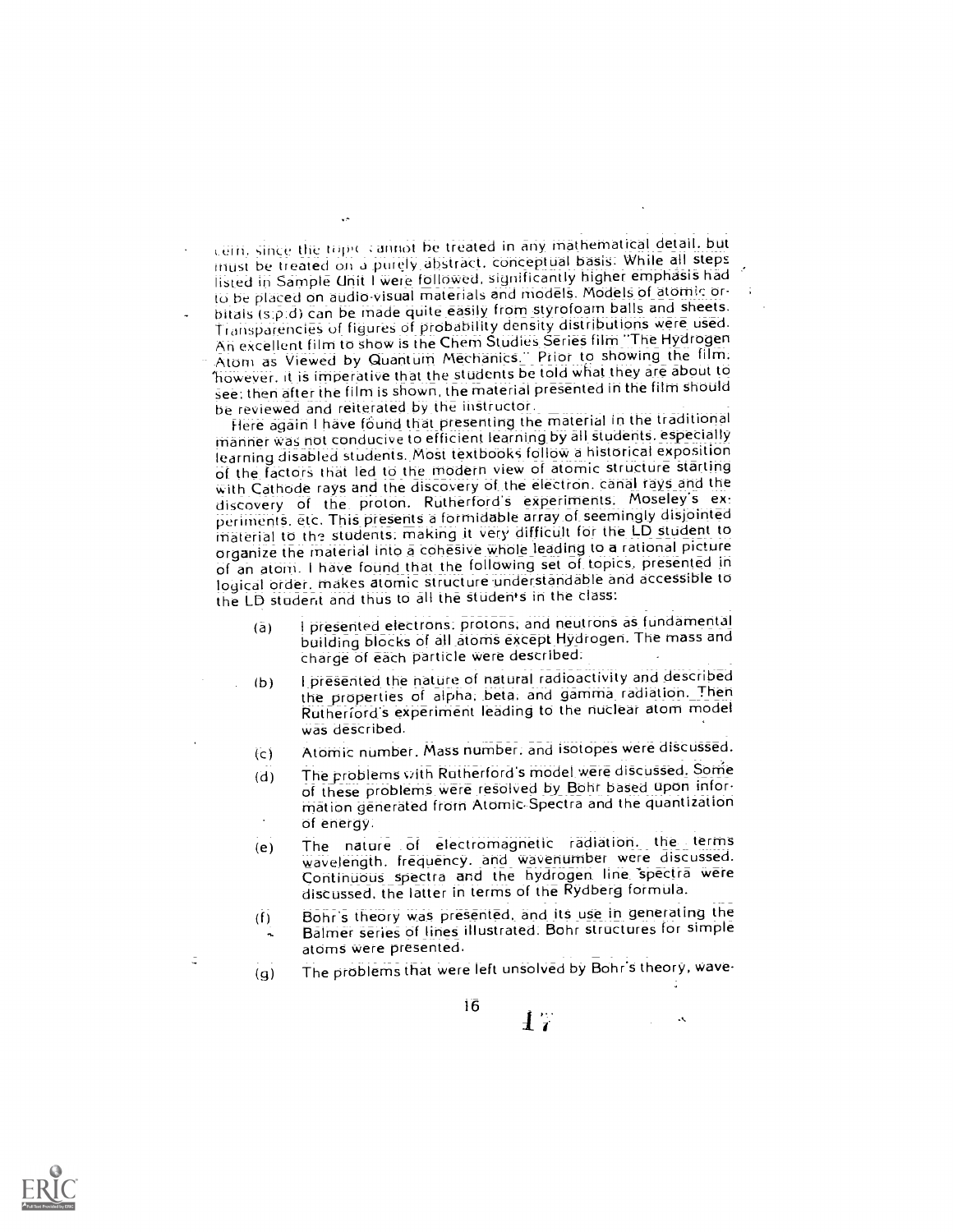particle duality, and the Heisenberg Uncertainty Principle, were discussed.

(h) I then introduced the students to wave mechanics, probability density; the four quantum numbers. We used the Pauli Exclusion Principle and Hund's Rule to write electronic structures. We used the Aufbau process in developing the electronic structufe of the elements in sequence in the Periodic Table.

17

 $1\overline{3}$ 

 $\mathcal{C} \subset \mathcal{I}$ 

H.S. Habib may be reached by mail at the following address:  $\mathbb{Z}^{d-1}$ Chemistry Department Central Washington University Ellensburg. WA 9892 Telephone: (509) 963-3409

 $\ddot{\mathcal{L}}$ 

÷

÷

 $\ddot{\bullet}$ 

Ä

 $\tilde{\omega}$ 

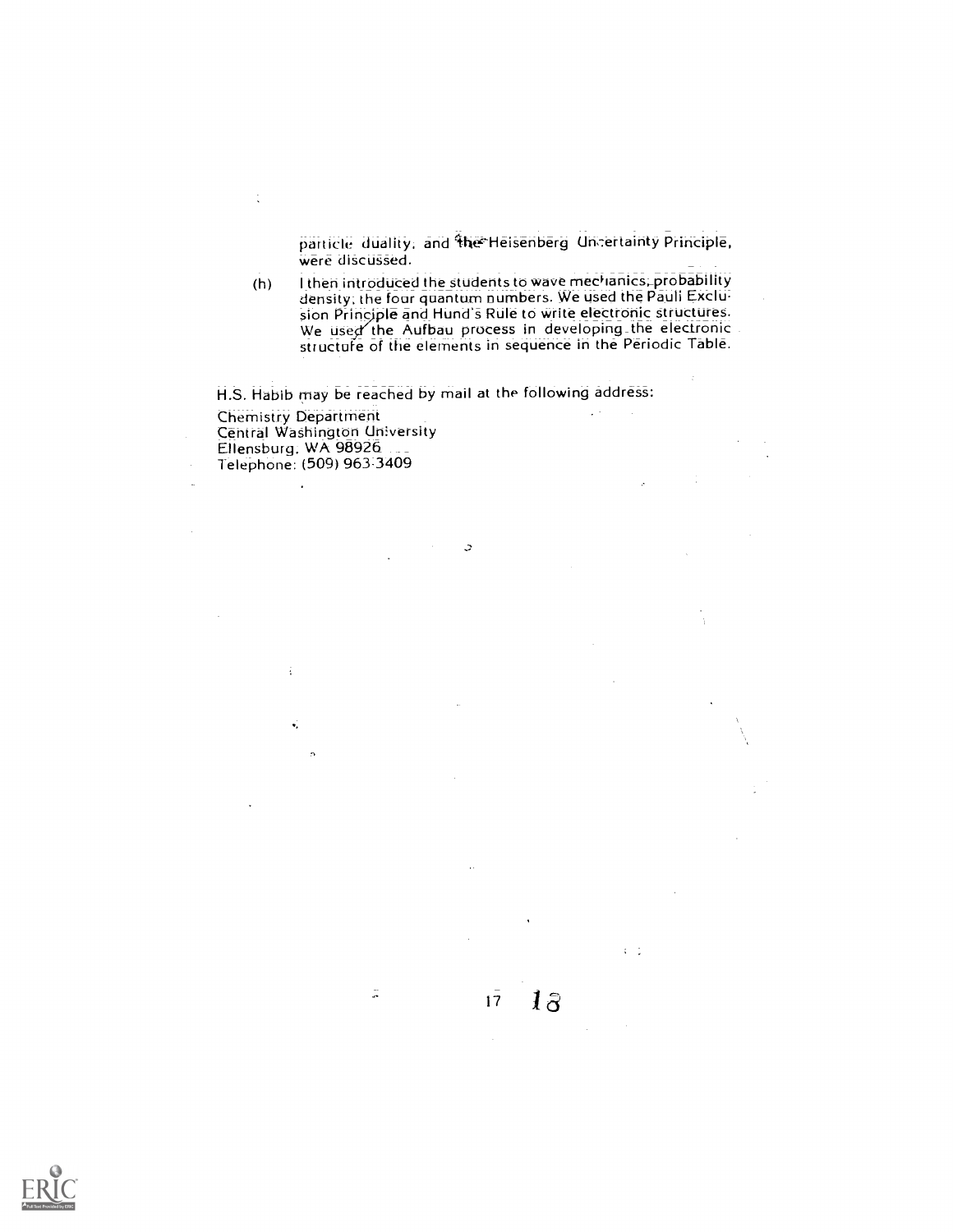# APPENDIX

 $\sim$ 

Ļ.

 $\frac{1}{2}$ 

Criterion and Behavioral Checklist <sup>19</sup>  $\varphi$ 

 $\frac{1}{2}$ 

 $\frac{1}{2}$ 

 $\hat{\mathcal{L}}$ 

 $\mathcal{A}$  $\vec{\mathbf{v}}$  $\mathcal{A}$ 

 $\ddot{\phantom{a}}$  $\hat{\mathcal{L}}_1$  $\frac{1}{\sqrt{2}}$ 

> $\mathcal{L}^{\mathcal{L}}$  $\mathbf{19}$

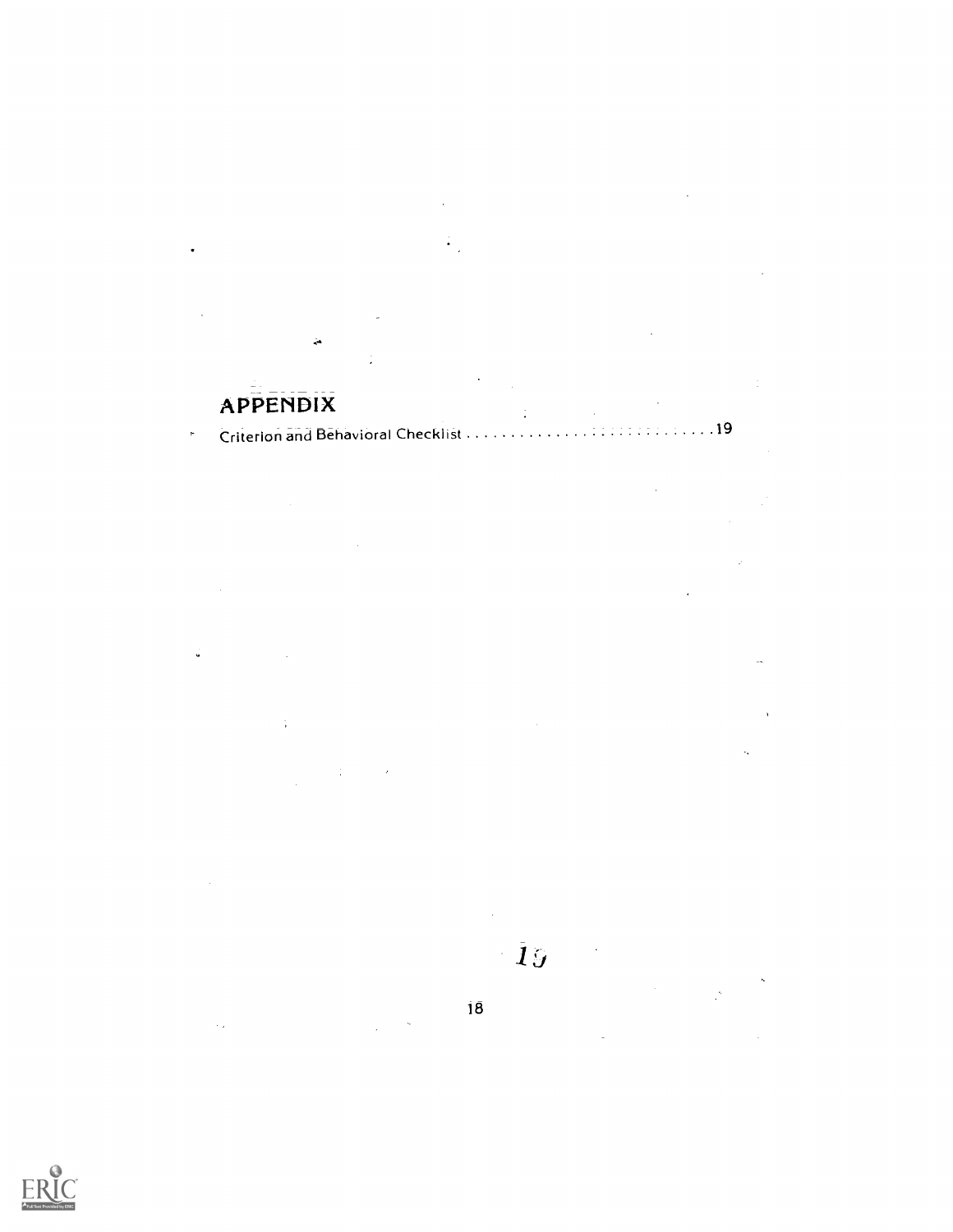### APPENDIX

## Criterion and Behavioral Checklist for Adults with Specific Learning Disabilities

- 1. Short attention span.
- 2: Restlessness.
- 3. Distractability. (The student seems especially sensitive to sounds or visual stimuli and has difficulty ignoring them while studying.) .
- 4. Poor motor coordination. (This may be seen as clumsiness.)
- 5. Impulsivity. (Responding without thinking:)
- 6: Perseveration. (The student tends to do or say things over and over. Mechanism that says "finished" does not work well.)
- 7. Handwriting is poor. (Letters will not be well formed, spacing between words and letters will be inconsistent, writing will have an extreme up or down slant on unlined page.)
- 8. Spelling is consistently inconsistent:
- 9. Inaccurate copying. (The student has difficulty copying things from the chalkboard and from textbooks; for instance, math problems may be off by one or two numbers that have been copied incorrectly or out of sequence.)
- 10. Can express self well orally but fails badly when doing so in writing. In a few cases the reverse is true.
- 11. Frequently misunderstands what someone is saying. (For instance. a student may say, "What ?", and then may or may not answer appropriately before someone has a chance to repeat what was said previously.)
- 12. Marked discrepancy between what student is able to understand when listening or reading.
- 13. Has trouble with variant word meanings and figurative language.
- 14. Has problems structuring (organizing) time -- The person is frequently late to class and appointments; seems to have no "sense of how long a "few minutes" is opposed to an hour; has trouble pacing self during tests.

 $2\mu$ 

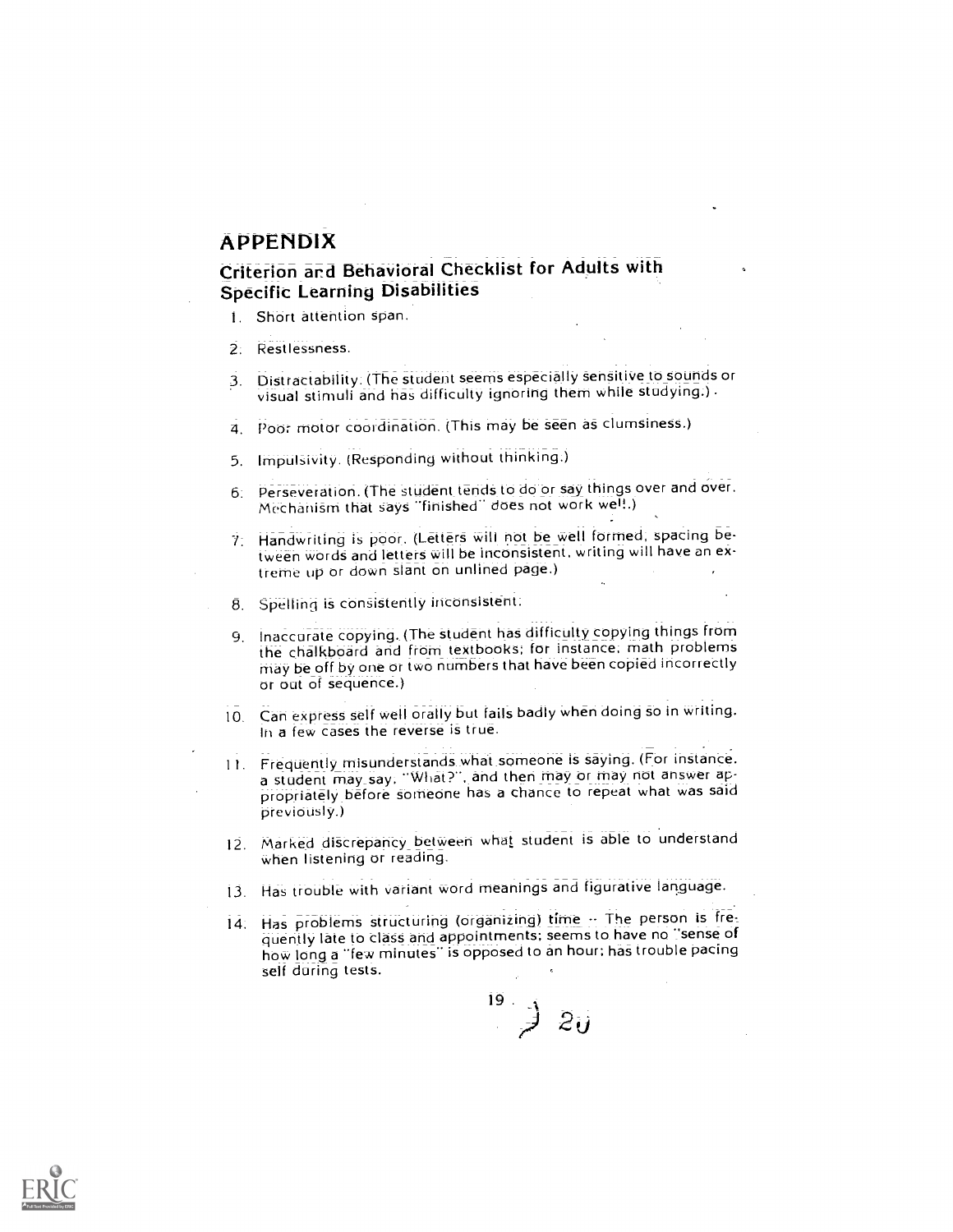- 15. Has problems structuring (organizing) space -- The student may have difficulty concentrating on work when in a large, open area -even when it's quiet; may over or under-reach when trying to put something on a shelf (depth perception).
- 16. HaS difficulty spacing an assignment on a page, e.g.. math problems are crowded together.

 $\epsilon$ 

- 17. Thoughts -- ideas wander and/or are incomplete in spoken and written language. Student may also have difficulty sequencing ideas.
- 18. Sounds -- A student's hearing acuity may be excellent, but when his brain processes the sounds used in words, the sequence of sounds may be out of order: e.g., the student hears "aminal" instead of "animal" and may say and/or write the "arninal."
- 19. Visual selectively; May have 20/20 vision but wneri brain processes visual information, e.g., pictures; graphs; words, numbers, student may be unable to focus visual attention selectively - in other words, everything from a flyspeck to a key word in a title has equal claim on attention.
- 20. Word retrieval problems  $\oplus$  the student has difficulty recalling words that have been learned.
- 21. Misunderstands non:verbal information, such as facial expressions or gestures.
- 22. Very slow worker " but may be extremely accurate.
- 23. Very fast worker -- but makes many errors and tends to leave out items.
- 24. Visual images -- Has 20/20 vision but may see things out of sequence, e.g., "frist" for "first," "961" for "691." Or; a student may see words or letters as if they are turned around or upside down: e.g., "cug" for "cup," or "dub" for "bud," or "9" for "L" for "7." etc.
- 25. Makes literal interpretations. You will have to have them give you feedback on verbal directions, etc.
- 26. Judges books by their thickness because of fruStration when learning to read.
- 27. Has mixed dominance: e.g., student may be right handed and left eyed.

 $20\ 21.$ 

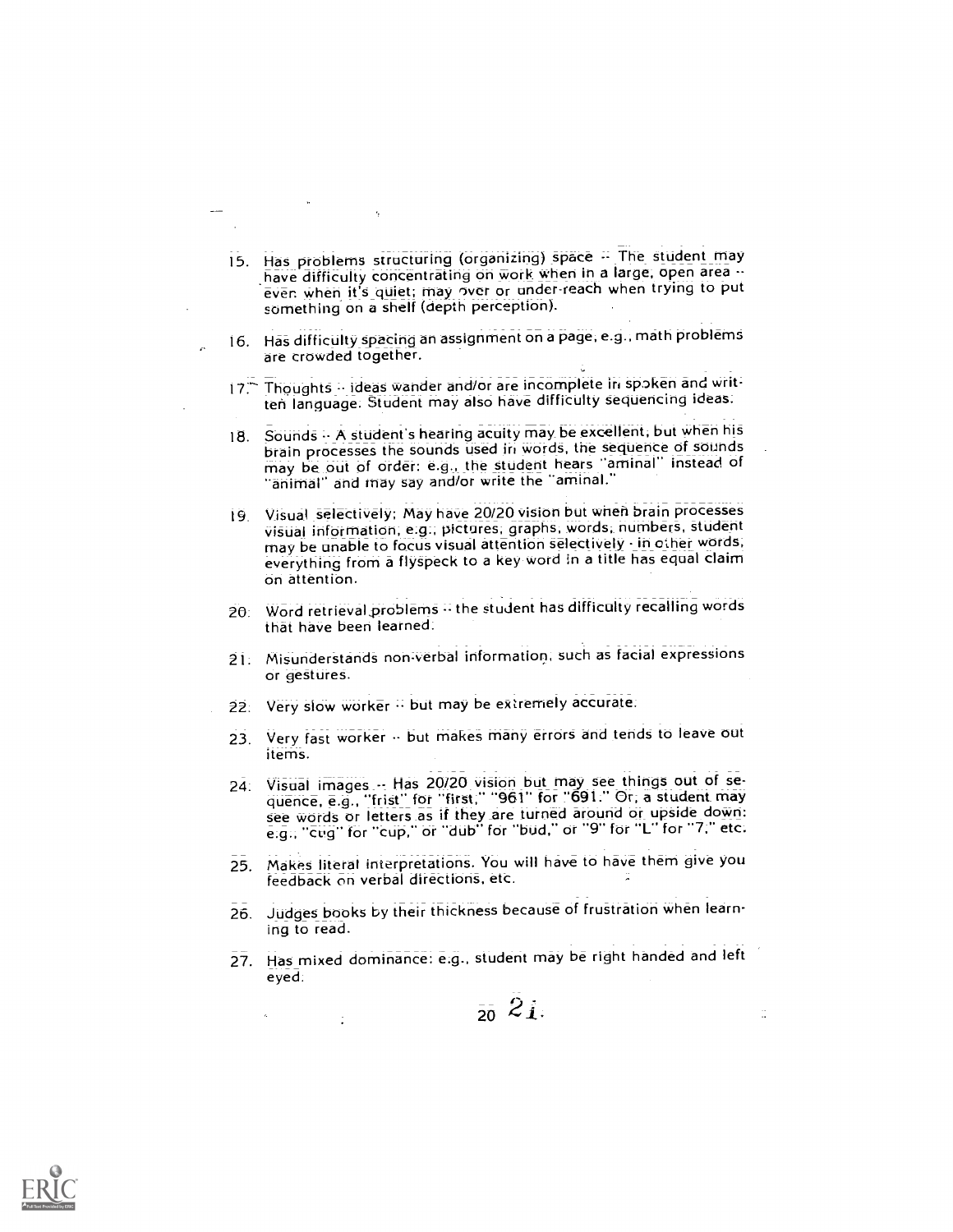- 28. Moodiness Quick tempered, frustration.
- 29. Cannot look people in the eyes and feels uncomfortable when talking to others.
- 30. ; las trouble answering yes or no to questions.

Students with spedfic learning disabilities which affect their performance in math generally fall into two groups:

- 1. Those students whose language processing ( input and output) and/or reading abilities are impaired. These students will have great difficulty doing word problems; however, if the problems are read to them, they will be able to do them.
- 2. Those students whose abilities necessary to do quantitative think-
- ing are impaired. These students often have one or more problems such as the following:
- A. Difficulty in visual-spatial organization and in integrating non- verbal material. For example; a student ,with this kind of problem will have trouble estimating distances, distinguishing differences in amounts, sizes, shapes, and lengths. Student may also have trouble<br>looking at groups of objects and telling what contains the greater amount. This student frequently has trouble oi ganizing and sequencing material meaningfully on a page.
- B. Difficulty in integrating kinesthetic processes. For example, a student will be inaccurate in copying problems from a textbook or chalkboard onto a piece of paper. The numbers may be out of sequence or the wrong numbers (e.g., copying "6" for "5"). Problems may be out of alignment on the paper. Graph paper is a must for them.
- Difficulty in visually processing information: Numbers will be misperceived: "6" and "9;" "3" and "8" and "9" are often confused.  $C_{\cdot}$ The student may also have trouble revisualizing. i.e., calling up the visual memory of what a number looks like or how a problem should be laid out on a page.
- D. Poor sense of time and direction. Usually, students in the second group have the auditory and/or kinesethic as their strongest learning channels. They need to use manipulative materials accompanied by oral explanations from the instructor. They often need to have many experiences with concrete materials before they can move on successfully to the abstract, and symbolic level of numbers.

21

1981 All rights reserved Myrt1e Clyde-Snyder

22.